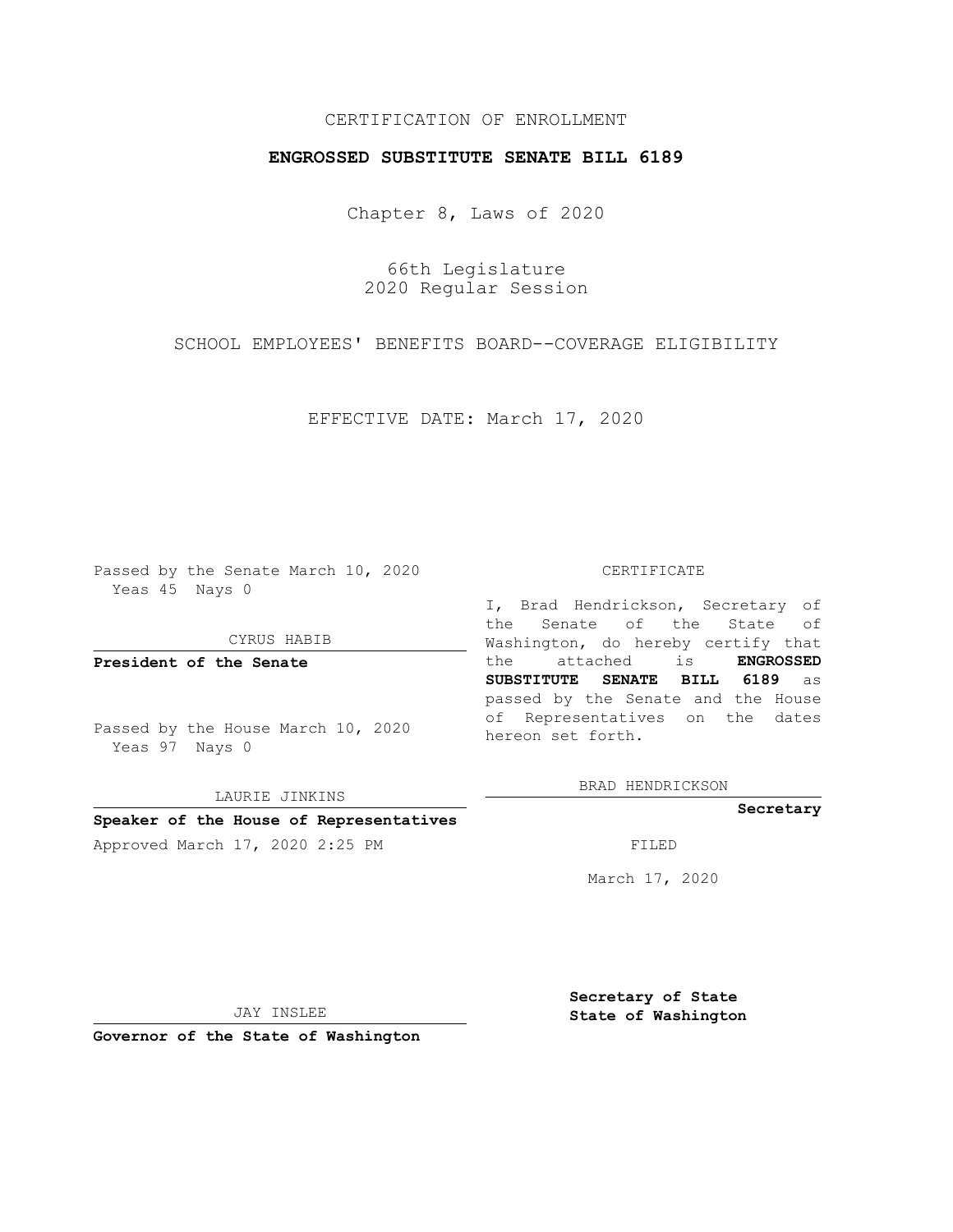## **ENGROSSED SUBSTITUTE SENATE BILL 6189**

AS AMENDED BY THE HOUSE

Passed Legislature - 2020 Regular Session

# **State of Washington 66th Legislature 2020 Regular Session**

**By** Senate Ways & Means (originally sponsored by Senators Wellman, Mullet, Pedersen, Zeiger, Kuderer, Das, Short, and Wilson, C.)

READ FIRST TIME 02/11/20.

1 AN ACT Relating to school employees' benefits board coverage; 2 amending RCW 28A.300.615; adding new sections to chapter 41.05 RCW; 3 creating new sections; providing expiration dates; and declaring an 4 emergency.

5 BE IT ENACTED BY THE LEGISLATURE OF THE STATE OF WASHINGTON:

 NEW SECTION. **Sec. 1.** (1) The joint legislative audit and review committee shall conduct a study to identify the number and types of part-time school district employees and their eligibility for benefits through the school employees' benefits board. The office of the superintendent of public instruction and the health care authority shall assist in providing any data requested by the joint legislative audit and review committee to conduct the study. The study will seek to identify:

 (a) The categories and number of employees who worked full-time and less than full-time during the 2018-19 and 2019-20 school years, including ranges of hours worked, how many of those employees were 17 eligible for employer support for benefits each year, and the amount of employer support provided for benefits. The study must summarize 19 the data by major job category, such as substitute teacher, educational staff associate, paraprofessional, bus driver, principal,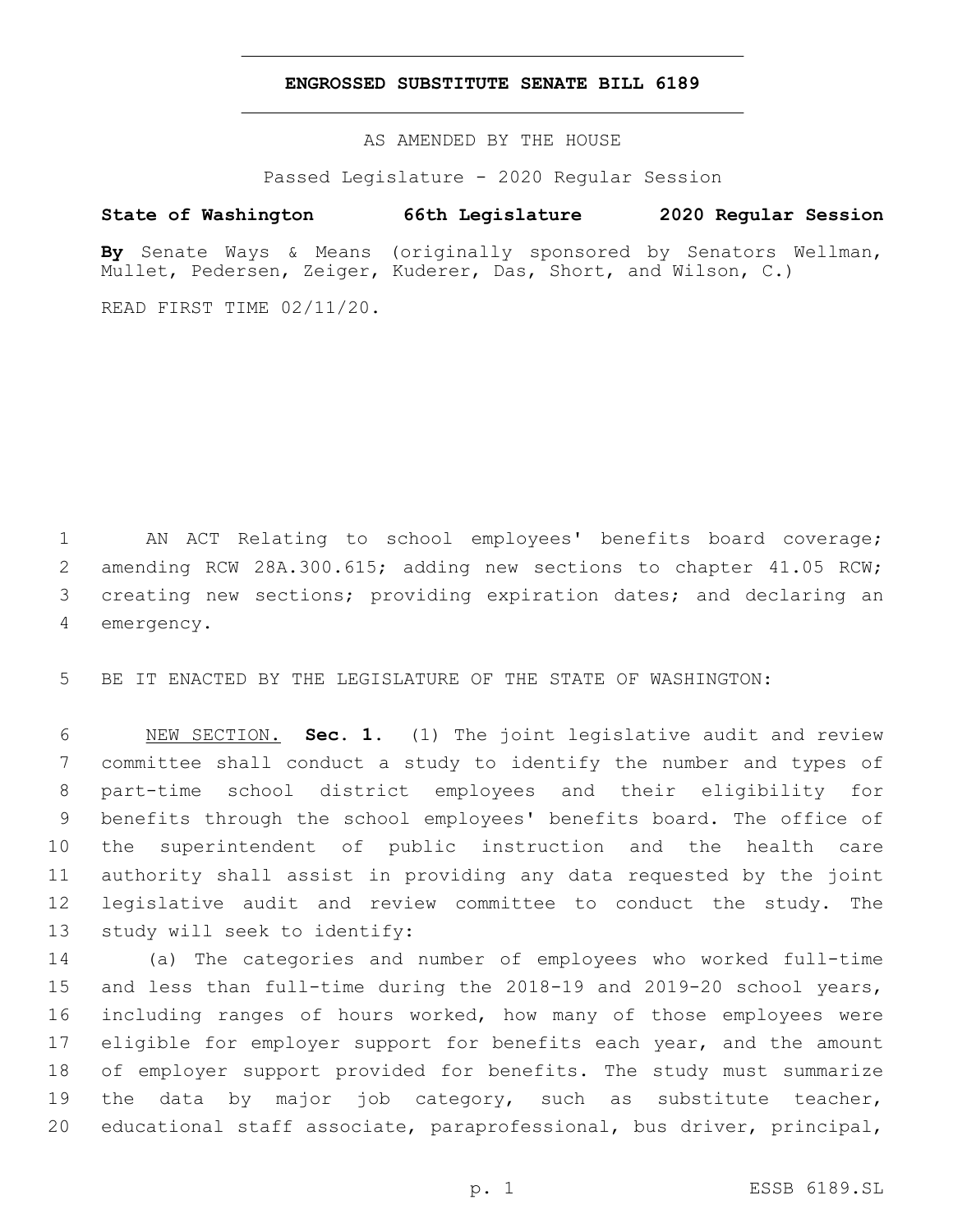vice principal, and any other major job categories identified during 2 the review;

 (b) The number of certificated and classified employees eligible for school employees' benefits board benefits beginning January 1, 2020, and the number who waived medical coverage by district;

 (c) The number of certificated and classified school employee benefit units, including estimated benefit units attributable to pupil transportation and special education, funded in the state budget for school employees' benefits board benefits by district.

 (2) The joint legislative audit and review committee shall submit the review to the appropriate committees of the legislature by September 1, 2021. The review shall include recommendations for continued and regular data collection that should be incorporated into the superintendent of public instruction's and the health care 15 authority's regular data and reporting systems.

16 (3) This section expires January 1, 2022.

 NEW SECTION. **Sec. 2.** (1) The health care authority shall conduct an analysis of the impacts of changes to the requirement that school employers remit premiums for employees that waive medical coverage under RCW 41.05.050(4)(d). The analysis shall consider the estimated impacts to the projected future funding rates and the estimated amount billed to each school district based on the following:

 (a) A variable rate for employees waiving medical coverage and that are covered under dental, vision, long-term life and disability, 26 and any other benefits not waived;

 (b) A policy allowing members to waive coverage for some or all 28 of the employer paid benefits;

 (c) Any other options considered by the authority or as recommended by the school employees' benefits board.

 (2) The analysis is due to the relevant fiscal committees of the 32 legislature by September 1, 2021.

(3) This section expires June 30, 2022.

 **Sec. 3.** RCW 28A.300.615 and 2016 c 233 s 8 are each amended to read as follows:35

 (1) By October 1st of each year, a school district must report to the office of the superintendent of public instruction:

(a) The number of substitute teachers hired per school year;

p. 2 ESSB 6189.SL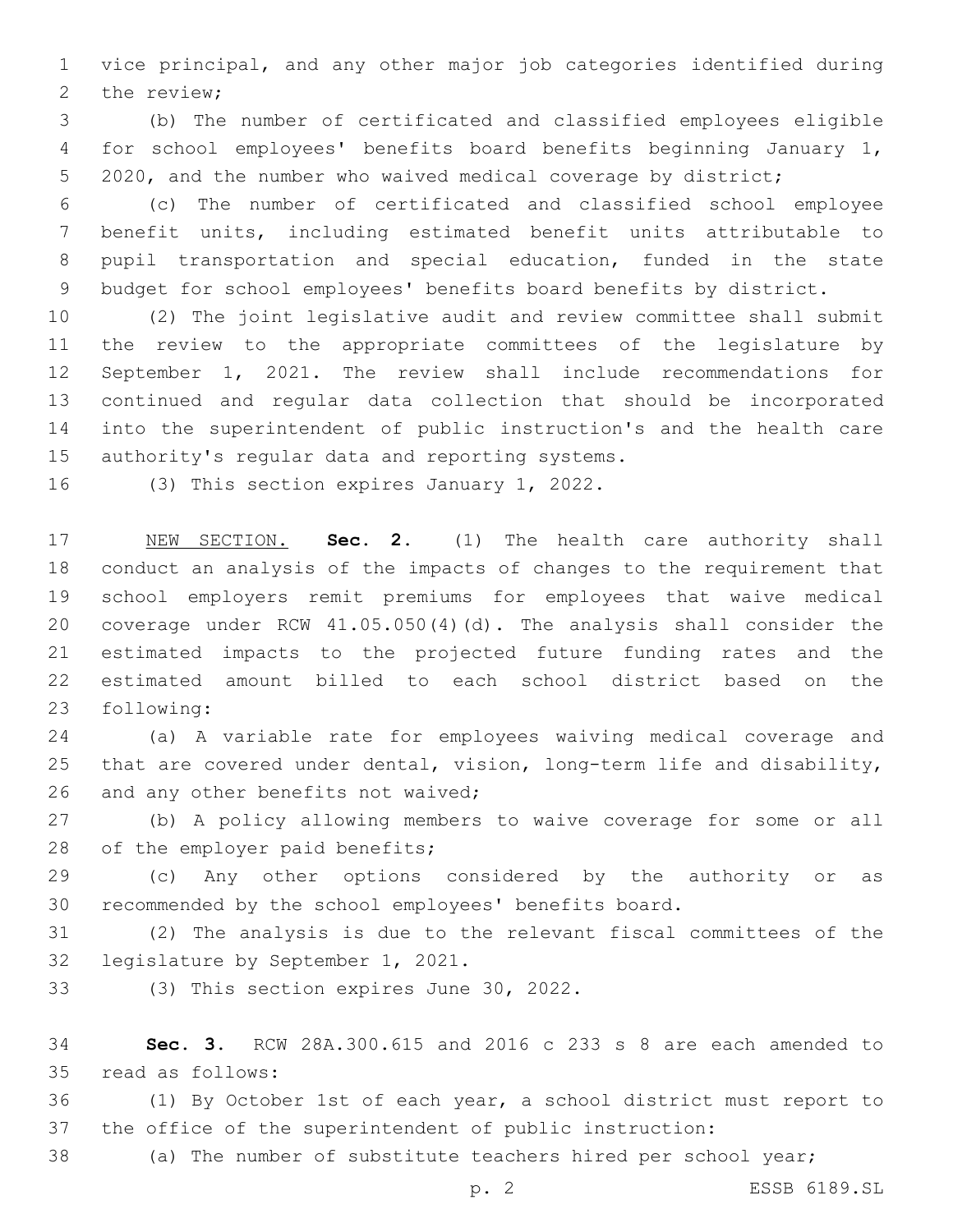1 (b) The number of hours worked by each substitute teacher((s 2 hired under RCW 28A.410.252 per school year) );

 (c) The number of substitute teachers that received benefits under the school employees' benefits board;

5 (d) The full daily compensation rate per substitute teacher; and  $($   $((\{d\}) )$   $(e)$  The reason for hiring the substitute teacher.

 (2) By January 1st of each year, the office of the superintendent of public instruction must post on its web site the information 9 identified in subsection (1) of this section.

 NEW SECTION. **Sec. 4.** A new section is added to chapter 41.05 11 RCW to read as follows:

 Beginning with the 2022 plan year, individuals are limited to a single enrollment in medical, dental, and vision plans among school employees' benefits board and public employees' benefits board plans. However, individuals may be enrolled in both public employees' benefits board and school employees' benefits board plans as long as those enrollments are across different types of plans, such as medical, dental, and vision. The school employees' benefits board and the public employees' benefits board shall adopt policies to reflect 20 this single enrollment requirement.

 NEW SECTION. **Sec. 5.** A new section is added to chapter 41.05 22 RCW to read as follows:

 (1) A school employee eligible as of February 29, 2020, for the employer contribution towards benefits offered by the school employees' benefits board shall maintain their eligibility for the employer contribution under the following circumstances directly related or in response to the governor's February 29, 2020, proclamation of a state of emergency existing in all counties in the state of Washington related to the novel coronavirus (COVID-19):

 (a) During any school closures or changes in school operations 31 for the school employee;

 (b) While the school employee is quarantined or required to care for a family member, as defined by RCW 49.46.210(2), who is 34 quarantined; and

 (c) In order to take care of a child as defined by RCW 36 49.46.210(2), when the child's:

- 37 (i) School is closed;
- 38 (ii) Regular day care facility is closed; or